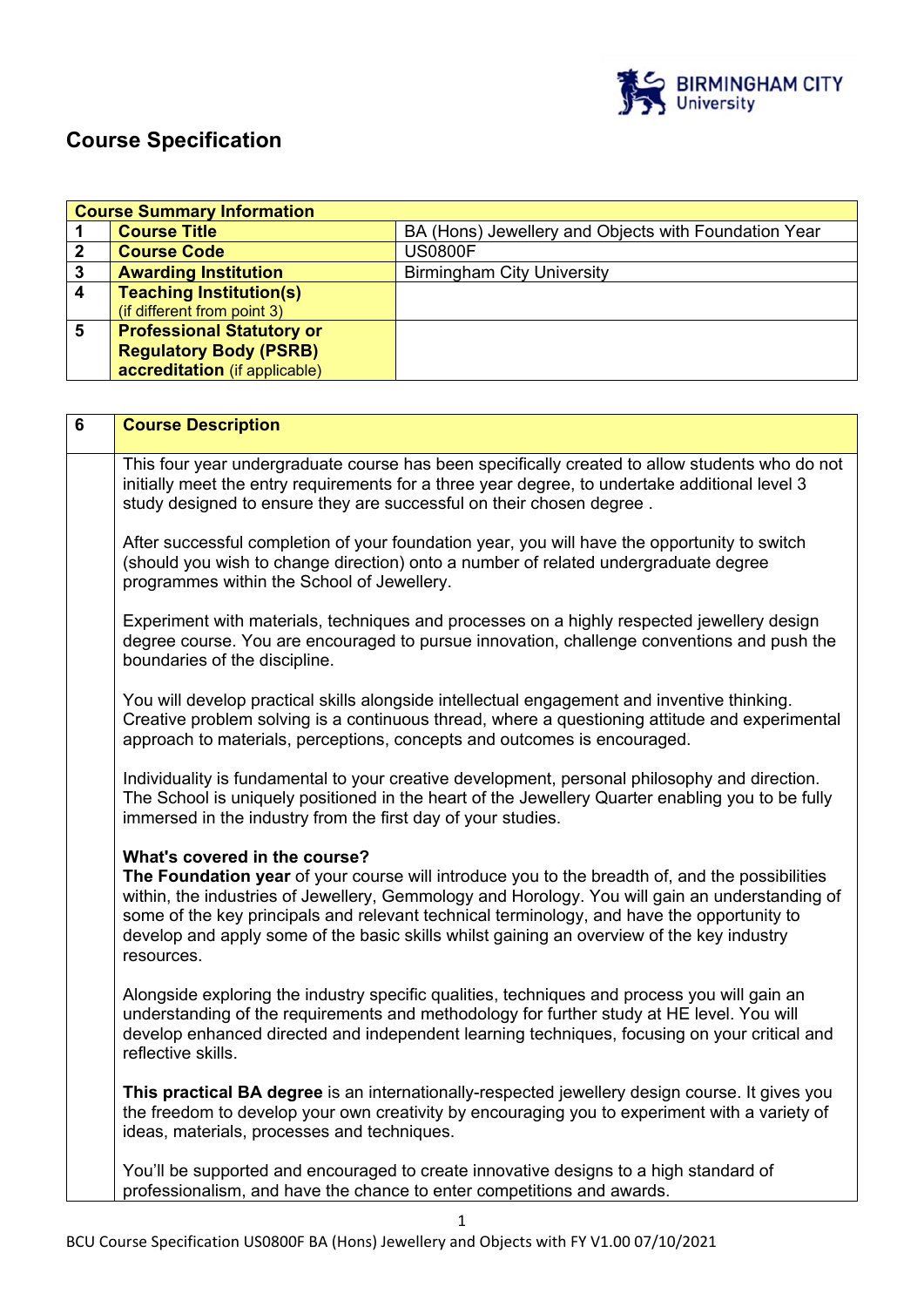

In Level 4 of study, the focus is on developing traditional processes followed by experimental materials investigation, allowing you to enter the second year with a range of skills and the confidence to explore various optional topics, live and collaborative projects.

Past student Ruth Hallows was chosen to produce an exclusive jewellery collection, to be sold in Argos nationwide and online. She gained the opportunity to work alongside Argos' jewellery buying team and manufacturer Optima, spending time learning the process of how her collection would be developed from design through to production.

Past students have also undertaken work experience with the likes of Topshop, Tatty Devine and Kath Libert.

You can be guided by your own inspiration. While studying, you will have the opportunity to host a number of jewellery exhibitions, which gives you the opportunity to exhibit and sell your pieces to the public.

You and your peers' final collections span the breadth of the discipline of contemporary jewellery and objects, often relating to broader art and design disciplines such as fashion, accessories, theatre, product design and fine art.

The School of Jewellery is internationally renowned, in the heart of Birmingham's famous Jewellery Quarter. The historical facade of our Vittoria Street building conceals a contemporary environment including workshops, a specialist library, the Vittoria Gallery and exhibition space.

|    | <b>Course Awards</b>                                  |              |                                  |
|----|-------------------------------------------------------|--------------|----------------------------------|
| 7a | <b>Name of Final Award</b>                            | <b>Level</b> | <b>Credits</b><br><b>Awarded</b> |
|    | Bachelor of Arts with Honours Jewellery and Objects   |              | 360                              |
| 7b | <b>Exit Awards and Credits Awarded</b>                |              |                                  |
|    | Foundation Certificate Jewellery, Gemmology, Horology |              | 120                              |
|    | Certificate of Higher Education Jewellery and Objects |              | 120                              |
|    | Diploma of Higher Education Jewellery and Objects     | 5            | 240                              |
|    | Bachelor of Arts Jewellery and Objects                | 6            | 300                              |

| <b>Derogation from the University Regulations</b> |
|---------------------------------------------------|
| Not applicable                                    |

|                         | <b>Delivery Patterns</b> |                 |                          |                |
|-------------------------|--------------------------|-----------------|--------------------------|----------------|
| <b>Mode(s) of Study</b> |                          | <b>Location</b> | <b>Duration of Study</b> | <b>Code</b>    |
| <b>Full Time</b>        |                          | City Centre     | 4 vears                  | <b>JS0800F</b> |

| 10 | <b>Entry Requirements</b>                                                                                                                                                                                                                                                                                                     |
|----|-------------------------------------------------------------------------------------------------------------------------------------------------------------------------------------------------------------------------------------------------------------------------------------------------------------------------------|
|    | The admission requirements for this course are stated on the course page, of the BCU website<br>at https://www.bcu.ac.uk/, or may be found by searching for the course entry profile located on<br>the UCAS website.<br>Current level 4 requirements: 112 UCAS tariff points from A/AS Level with a minimum of 2 A<br>Levels. |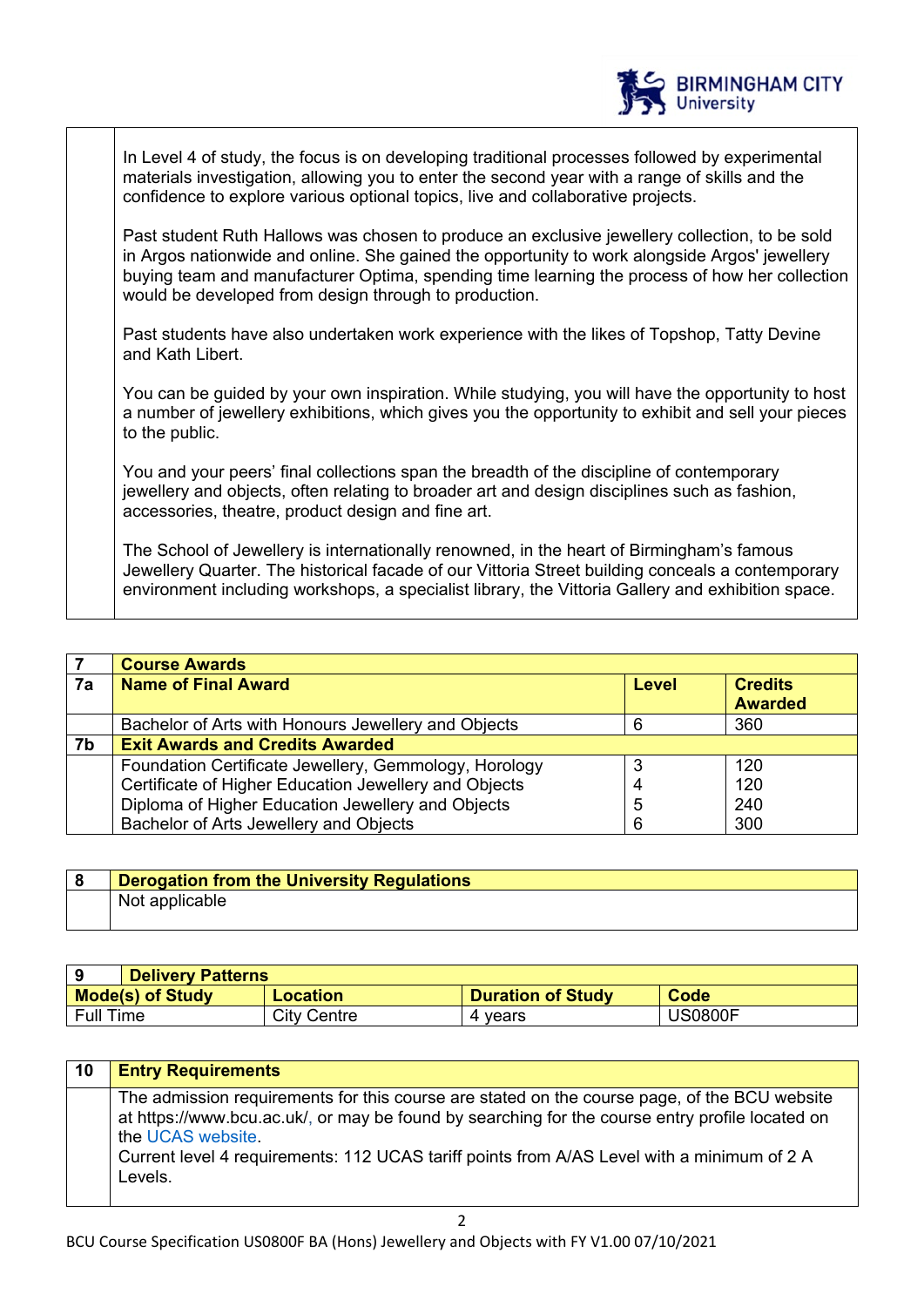

| Level 3 requirements: 80 UCAS Tariff points |
|---------------------------------------------|
| GCSE Math and English Grade 4 (C) or above  |
| Portfolio                                   |
| l Or equivalent                             |

| 11                      | <b>Course Learning Outcomes</b>                                                                                                               |
|-------------------------|-----------------------------------------------------------------------------------------------------------------------------------------------|
|                         | Knowledge & Understanding                                                                                                                     |
| $\mathbf 1$             | Contextualise a range of materials, their properties and the processes used to create jewellery<br>and objects.                               |
| $\boldsymbol{2}$        | Determine digital methods to enable the communication and realisation of design proposals.                                                    |
| $\overline{\mathbf{3}}$ | Appreciate the breadth of the discipline and develop an understanding beyond the boundaries of<br>jewellery.                                  |
|                         | <b>Cognitive &amp; Intellectual Skills</b>                                                                                                    |
| $\overline{\mathbf{4}}$ | Critically challenge concepts and make judgements to enable personal directions to be followed.                                               |
| 5                       | Identify problems, apply effective decisions and generate solutions in order to realise successful<br>outcomes.                               |
| $\bf 6$                 | Research and integrate theory and practice.                                                                                                   |
|                         | <b>Practical &amp; Professional Skills</b>                                                                                                    |
| $\overline{7}$          | Explore a range of materials and processes to initiative design proposals and individual<br>concepts.                                         |
| 8                       | Apply professional standards to demonstrate integrated skills and ability in the pursuit of<br>innovative outcomes.                           |
| 9                       | Identify appropriate techniques to realise design ideas, and develop a professional level of<br>promotion suitable for a range of situations. |
|                         | <b>Key Transferable Skills</b>                                                                                                                |
| 10                      | Identify opportunities to establish a network of contacts and explore collaborative practice                                                  |
|                         | across the wider discipline to maximise career potential.                                                                                     |
| 11                      | Demonstrate project management skills to utilise time efficiently.                                                                            |
| 12                      | Develop a network to forge a personal career direction.                                                                                       |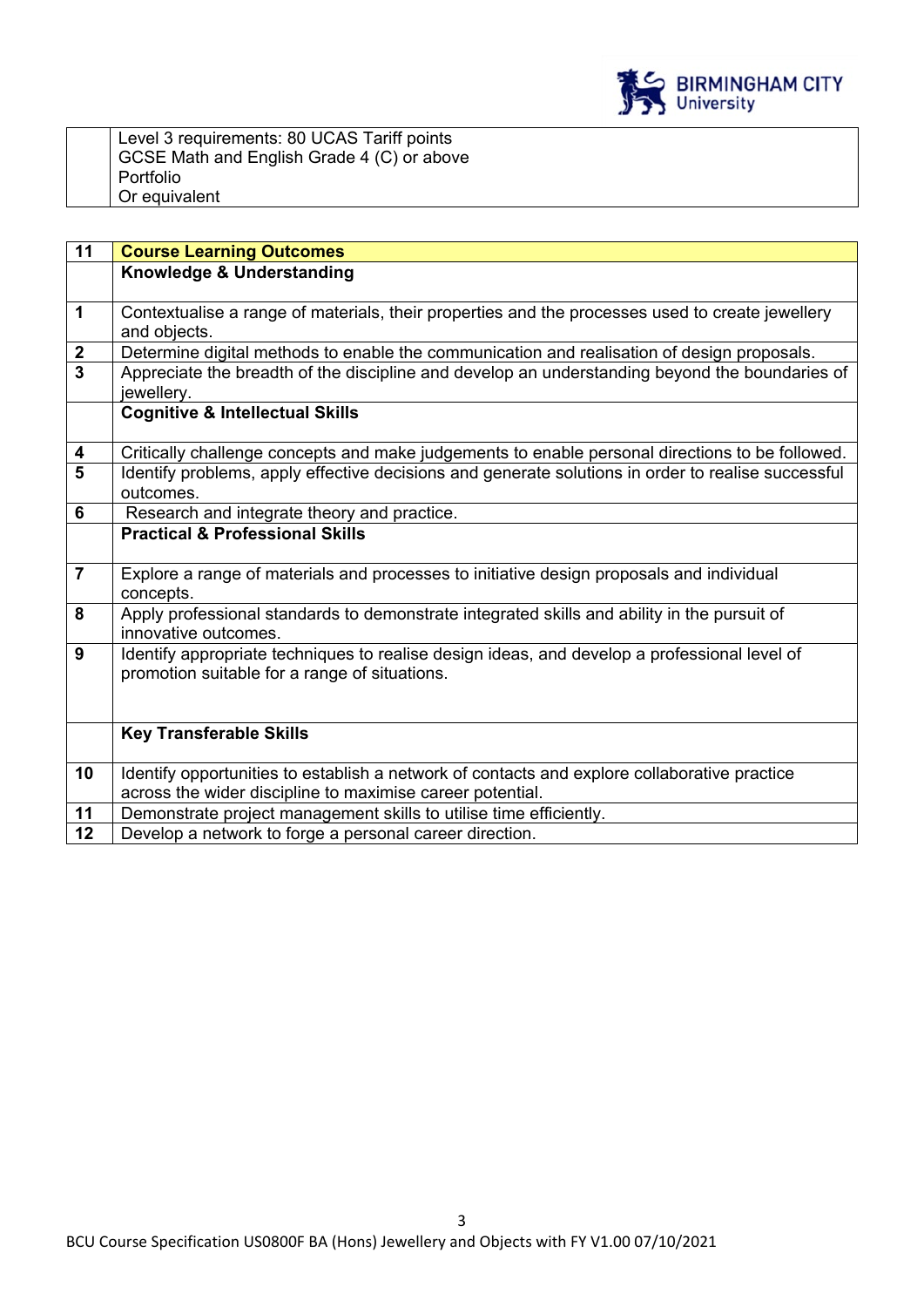

| In order to complete this course a student must successfully complete all the<br>following CORE modules (totaling 120 credits):<br><b>Module Name</b><br>Introduction to School of Jewellery<br><b>Applied Visual and Workshop Practice</b><br><b>Contextual Enquiry</b><br><b>Signature Project</b> | <b>Credit Value</b><br>20<br>40<br>$\overline{20}$<br>40 |
|------------------------------------------------------------------------------------------------------------------------------------------------------------------------------------------------------------------------------------------------------------------------------------------------------|----------------------------------------------------------|
|                                                                                                                                                                                                                                                                                                      |                                                          |
|                                                                                                                                                                                                                                                                                                      |                                                          |
|                                                                                                                                                                                                                                                                                                      |                                                          |
|                                                                                                                                                                                                                                                                                                      |                                                          |
|                                                                                                                                                                                                                                                                                                      |                                                          |
|                                                                                                                                                                                                                                                                                                      |                                                          |
| In order to complete this course a student must successfully complete all the following<br><b>CORE modules (totalling 100 credits):</b>                                                                                                                                                              |                                                          |
|                                                                                                                                                                                                                                                                                                      | <b>Credit Value</b>                                      |
|                                                                                                                                                                                                                                                                                                      | 20                                                       |
|                                                                                                                                                                                                                                                                                                      |                                                          |
|                                                                                                                                                                                                                                                                                                      | 40                                                       |
| <b>Specialist Techniques</b><br><b>Contextual Exploration</b>                                                                                                                                                                                                                                        | 40                                                       |
| In order to complete this course a student must successfully complete at least 20<br>credits from the following list of OPTIONAL modules:<br><b>Module Name</b>                                                                                                                                      | <b>Credit Value</b>                                      |
|                                                                                                                                                                                                                                                                                                      |                                                          |
| <b>Surface and Ornament</b>                                                                                                                                                                                                                                                                          | 20                                                       |
| <b>Silversmithing &amp; Objects</b>                                                                                                                                                                                                                                                                  | 20                                                       |
| Fine Jewellery                                                                                                                                                                                                                                                                                       | 20                                                       |
| Introduction to Gemmology<br>Introduction to Diamonds and Diamond Grading                                                                                                                                                                                                                            | $\overline{20}$<br>20                                    |
|                                                                                                                                                                                                                                                                                                      | <b>Module Name</b><br>Jewellery and Objects in Context   |

JEW5034 Jewellery and Objects in Depth 40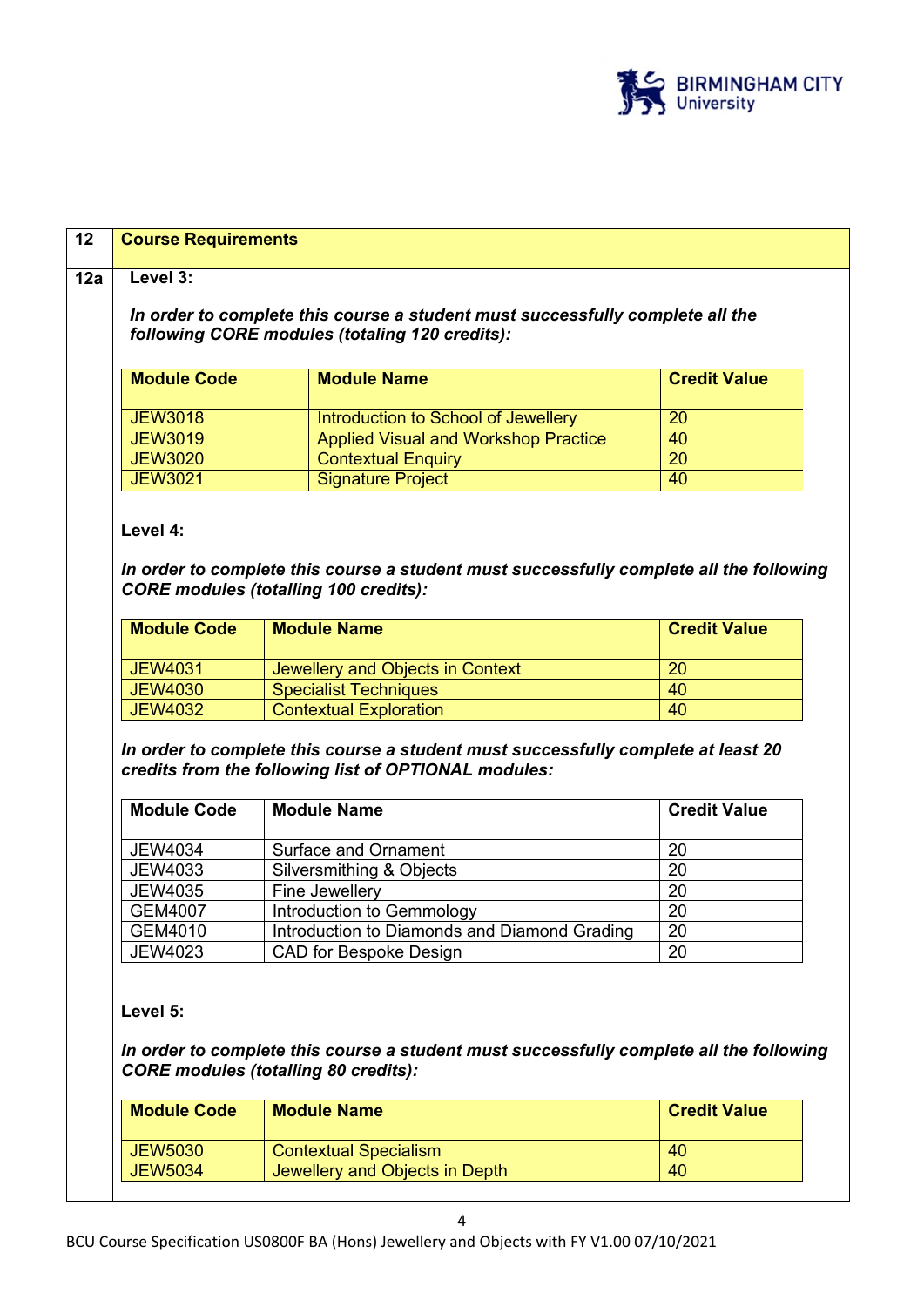

*In order to complete this course a student must successfully complete at least 40 credits from the following list of OPTIONAL modules.* 

| <b>Module Code</b> | <b>Module Name</b>               | <b>Credit Value</b> |
|--------------------|----------------------------------|---------------------|
| JEW5031            | Narrative of Objects             | 20                  |
| JEW5032            | Body and Identity                | 20                  |
| JEW5033            | <b>Material Exploration</b>      | 20                  |
| <b>JEW5027</b>     | <b>Luxury Jewellery Branding</b> | 20                  |
| ADM5001            | Live Project                     | 20                  |
| ADM5006            | <b>Collaborative Practice</b>    | 20                  |
| ADM5000            | <b>Work Placement</b>            | 20                  |

# **Level 6:**

*In order to complete this course a student must successfully complete all the following CORE modules (totalling 120 credits):*

| <b>Module Code</b> | <b>Module Name</b>           | <b>Credit Value</b> |
|--------------------|------------------------------|---------------------|
| ADM6005            | Major Project (Theory)       | 40                  |
| JEW6206            | <b>Studio Perspectives</b>   | 60                  |
| JEW6207            | <b>Professional Practice</b> | 20                  |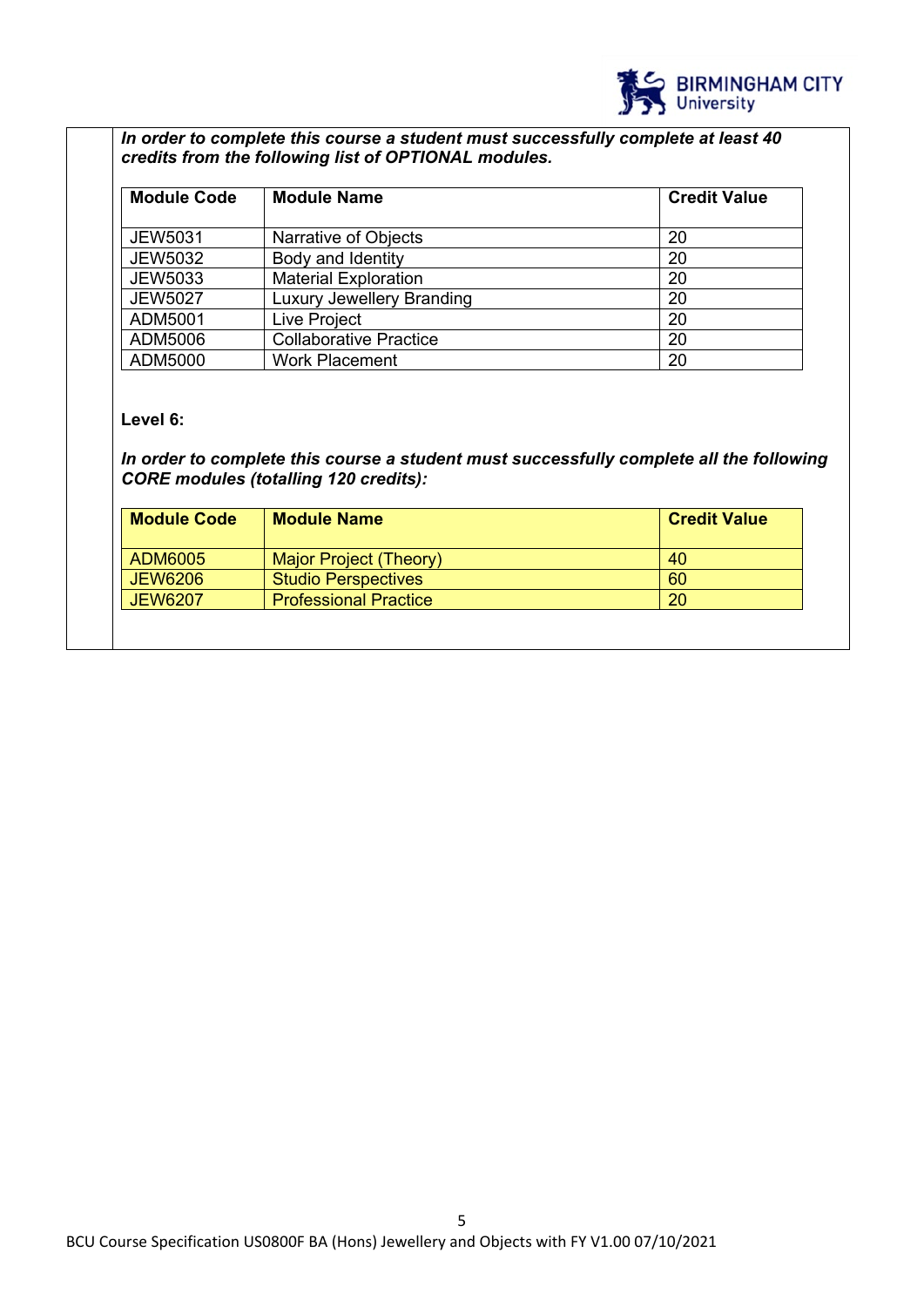

# **12b Structure Diagram**

*Please note list of optional modules is indicative only as modules will only run if selected by 15 or more students. Students' choice will not be guaranteed for optional modules but a fair and transparent process will be adopted and shared with students.*

# **Level 3**

|              | <b>Semester 1</b>                                               | <b>Semester 2</b>                                   |
|--------------|-----------------------------------------------------------------|-----------------------------------------------------|
| <b>LEVEL</b> | Introduction to Jewellery (20)                                  | JEW3020<br>Contextual Enquiry (20)                  |
| 3            | JEW3019<br>Applied Visual and Workshop Practice<br>(40 credits) | JEW3021<br><b>Signature Project</b><br>(40 credits) |

# **Level 4**

| <b>SEMESTER 1</b>                                                                                                   | <b>SEMESTER 2</b>                                                                                                                                                                                                                                                                                                         |
|---------------------------------------------------------------------------------------------------------------------|---------------------------------------------------------------------------------------------------------------------------------------------------------------------------------------------------------------------------------------------------------------------------------------------------------------------------|
| Core                                                                                                                | Core                                                                                                                                                                                                                                                                                                                      |
| JEW4031 Jewellery and Objects in context<br>$(20 \text{ credits})$<br>JEW4030 Specialist Techniques (40<br>credits) | JEW4032 Contextual Exploration (40<br>credits)                                                                                                                                                                                                                                                                            |
| <b>Optional</b>                                                                                                     | <b>Optional</b>                                                                                                                                                                                                                                                                                                           |
| No option modules for this semester                                                                                 | GEM4007 Introduction to Gemmology (20)<br>credits)<br>GEM4010 Introduction to Diamonds and<br>Diamond Grading (20 credits)<br>JEW4035 Fine Jewellery (20 credits)<br>JEW4034 Surface and Ornament (20<br>credits)<br>JEW4033 Silversmithing & Objects (20)<br>credits)<br>JEW4023 CAD for Bespoke Design (20)<br>credits) |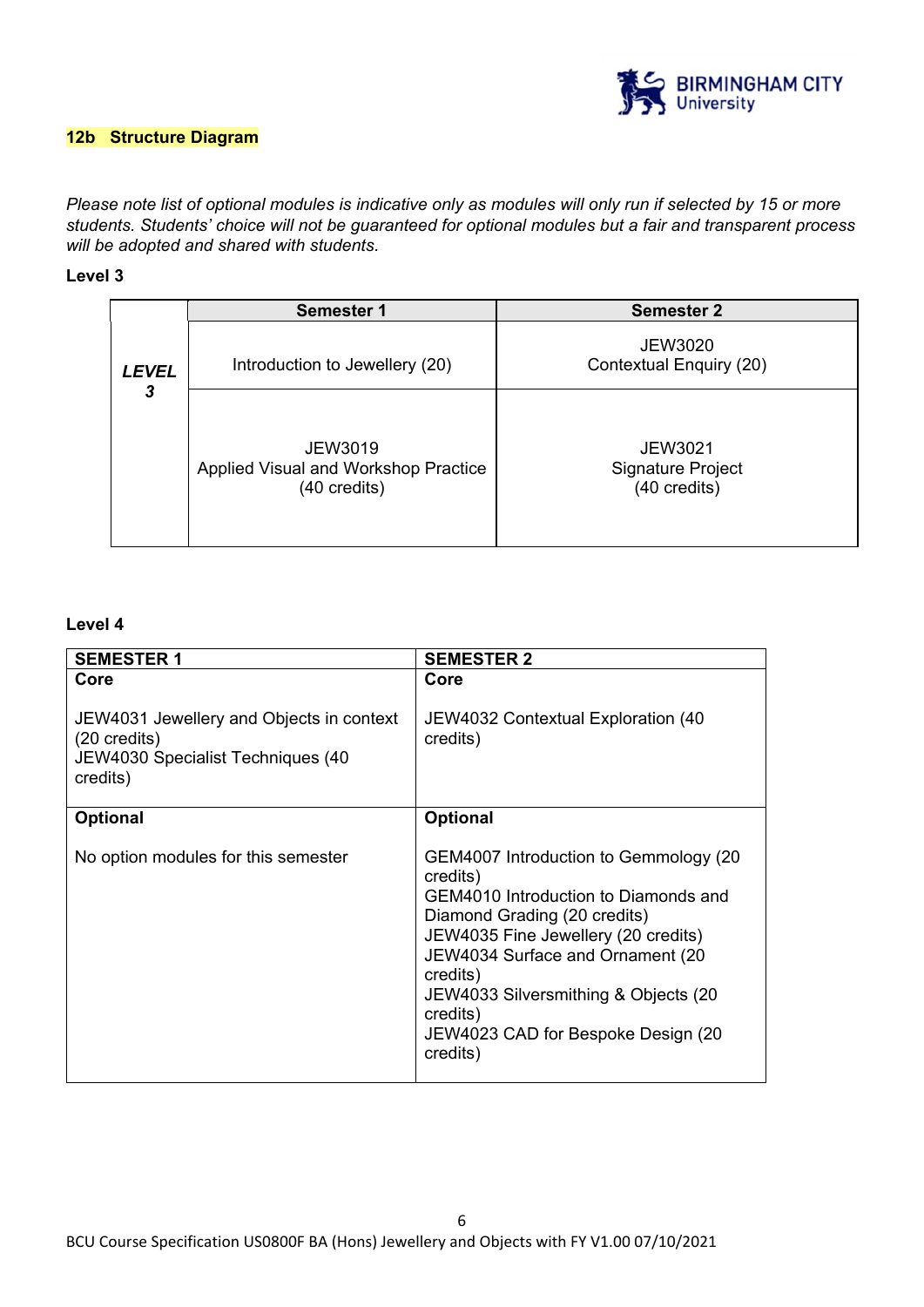

# **Level 5**

| Core                                                                                                                                                                                | Core                                                                                                                                                                          |
|-------------------------------------------------------------------------------------------------------------------------------------------------------------------------------------|-------------------------------------------------------------------------------------------------------------------------------------------------------------------------------|
| <b>JEW5030 Contextual Specialisms (40)</b><br>credits)                                                                                                                              | JEW5034 Jewellery and Objects in Depth<br>(40 credits)                                                                                                                        |
| <b>Optional</b>                                                                                                                                                                     | <b>Optional</b>                                                                                                                                                               |
| JEW5027 Luxury Jewellery Branding (20<br>credits)<br>JEW5032 Body & Identity (20 credits)<br>JEW5031 Narrative of Objects (20 credits)<br>JEW5033 Material exploration (20 credits) | ADM5001 Live Project (20 credits)<br>ADM5006 Collaborative Practice (20<br>credits)<br>ADM5000 Work Placement (20 credits)<br>0 <sub>R</sub><br>Erasmus exchange (60 credits) |

# **Level 6**

| Core                                           | Core                                       |
|------------------------------------------------|--------------------------------------------|
| ADM6005 Major Project (Theory) (40<br>credits) | JEW6207 Professional Practice (20 credits) |
| Core<br>JEW6206 Studio Perspectives (60)       |                                            |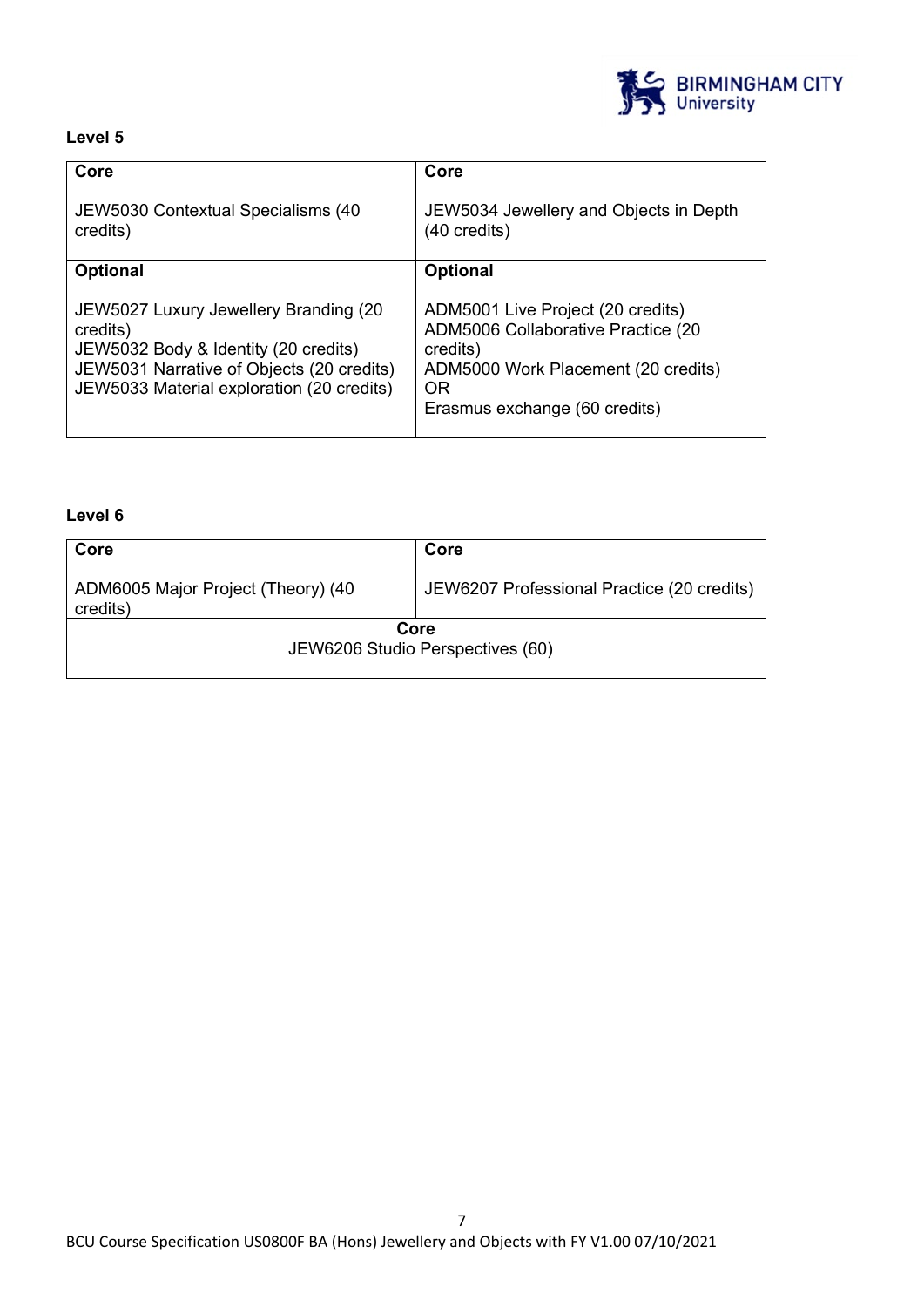

# **13 Overall Student Workload and Balance of Assessment**

Overall student *workload* consists of class contact hours, independent learning and assessment activity, with each credit taken equating to a total study time of around 10 hours. While actual contact hours may depend on the optional modules selected, the following information gives an indication of how much time students will need to allocate to different activities at each level of the course.

- *Scheduled Learning* includes lectures, practical classes and workshops, contact time specified in timetable
- *Directed Learning* includes placements, work-based learning, external visits, on-line activity, Graduate+, peer learning
- *Private Study* includes preparation for exams

The *balance of assessment* by mode of assessment (e.g. coursework, exam and in-person) depends to some extent on the optional modules chosen by students. The approximate percentage of the course assessed by coursework, exam and in-person is shown below.

# **Level 3 Workload**

# **% time spent in timetabled teaching and learning activity**

| <b>Activity</b>           | Number of Hours |
|---------------------------|-----------------|
| <b>Scheduled Learning</b> | 480             |
| <b>Directed Learning</b>  | 480             |
| <b>Private Study</b>      | 240             |
| <b>Total Hours</b>        | 1200            |

#### **Balance of Assessment**

| <b>Assessment Mode</b> | Percentage |
|------------------------|------------|
| <b>Coursework</b>      | 100%       |
| Exam                   | 0%         |
| <b>In-Person</b>       | 0%         |

#### **Level 4**

#### **Workload**

### **% time spent in timetabled teaching and learning activity**

| <b>Activity</b>           | <b>Number of Hours</b> |
|---------------------------|------------------------|
| <b>Scheduled Learning</b> | 205                    |
| <b>Directed Learning</b>  | 755                    |
| <b>Private Study</b>      | 240                    |
| <b>Total Hours</b>        | 1200                   |

BCU Course Specification US0800F BA (Hons) Jewellery and Objects with FY V1.00 07/10/2021